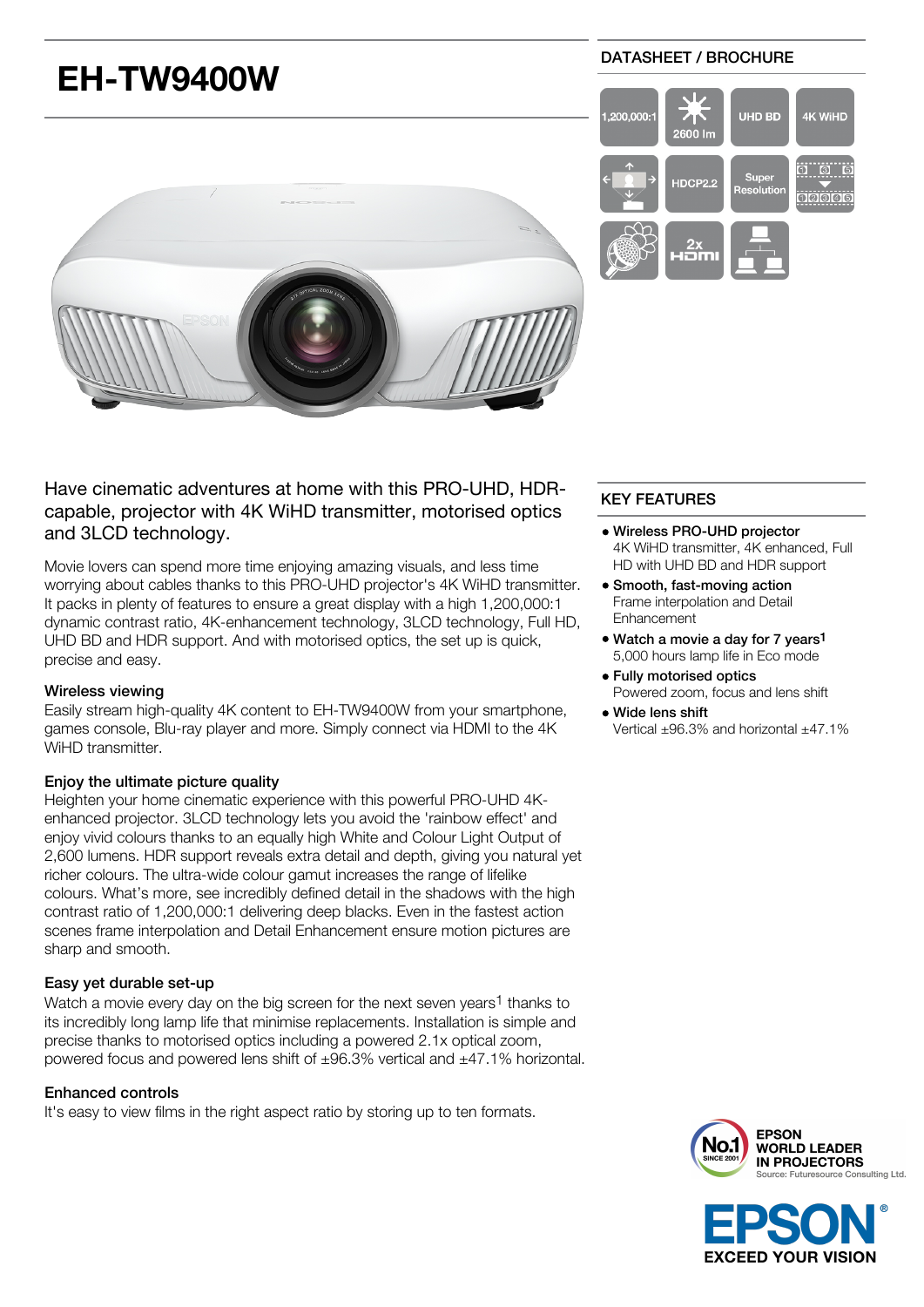## PRODUCT SPECIFICATIONS

| <b>TECHNOLOGY</b>          |                                                                                                 |
|----------------------------|-------------------------------------------------------------------------------------------------|
| <b>Projection System</b>   | 3LCD Technology, RGB liquid crystal shutter                                                     |
| <b>LCD Panel</b>           | 0.74 inch with MLA (D9)                                                                         |
| <b>IMAGE</b>               |                                                                                                 |
| <b>Colour Light Output</b> | 2,600 lumen                                                                                     |
| White Light Output         | 2,600 lumen                                                                                     |
| Resolution                 | Full HD 1080p, 1920 x 1080, 16:9                                                                |
| <b>Contrast Ratio</b>      | 1,200,000:1                                                                                     |
| Lamp                       | UHE, 250 W, 3,500 h durability, 5,000 h durability (economy mode)                               |
| <b>Keystone Correction</b> | Manual vertical: $\pm$ 30 °                                                                     |
| <b>Colour Reproduction</b> | upto 1.07 billion colours                                                                       |
| <b>High Definition</b>     | 4K enhancement                                                                                  |
| <b>Aspect Ratio</b>        | 16:9                                                                                            |
| <b>OPTICAL</b>             |                                                                                                 |
| <b>Projection Ratio</b>    | $1.35 - 2.84:1$                                                                                 |
| Zoom                       | Motorized, Factor: 2.1                                                                          |
| Lens Shift                 | Motorized - Vertical $\pm$ 96.3 %, horizontal $\pm$ 47.1 %                                      |
| Lens position memory       | 10 positions                                                                                    |
| Image Size                 | 50 inches - 300 inches                                                                          |
|                            | Projection Distance Wide/Tele 3 m - 6.3 m (100 inch screen)                                     |
| <b>Focal Distance</b>      | 22.5 mm - 46.7 mm                                                                               |
| Focus                      | Motorized                                                                                       |
|                            |                                                                                                 |
| <b>CONNECTIVITY</b>        |                                                                                                 |
| Interfaces                 | USB 2.0 Type A, USB 2.0 Type B (Service Only), RS-232C, WLAN (optional), Trigger out, VGA       |
|                            | in, HDMI in (4x), HDMI (HDCP 2.2) (4x), HDMI out, WirelessHD®, MHL, Ethernet Interface (1000    |
|                            | Base-T/100-Base TX/10-Base-T)                                                                   |
| Epson iProjection App      | Ad-Hoc / Infrastructure                                                                         |
| <b>ADVANCED FEATURES</b>   |                                                                                                 |
| 3D                         | Active                                                                                          |
| 2D Colour Modes            | Dynamic, Natural, Cinema, Digital Cinema, Bright Cinema                                         |
| <b>3D Colour Modes</b>     | 3D Dynamic, 3D Cinema                                                                           |
| Features                   | 3D depth adjustment, 4K enhancement, DCI colour gamut, Epson Cinema Filter, Epson Super         |
|                            | White, Frame interpolation, ISF certification, Lens position memory, Super resolution, Wireless |
|                            | LAN capable, WirelessHD                                                                         |
| <b>GENERAL</b>             |                                                                                                 |
| <b>Energy Use</b>          | 355 W, 271 W (economy), 0.35 W (standby), On mode power consumption as defined in JBMS-         |
|                            | 84 314 W                                                                                        |
| <b>Product dimensions</b>  | 520 x 450 x 193 mm (Width x Depth x Height)                                                     |
| Product weight             | 11.2 kg                                                                                         |
| Noise Level                | Normal: 24 dB (A) - Economy: 20 dB (A)                                                          |
| Colour                     | White                                                                                           |
| <b>OTHER</b>               |                                                                                                 |
| Warranty                   | 24 months Carry in, Lamp: 36 months or 3,000 h                                                  |
|                            | Optional warranty extension available                                                           |
|                            |                                                                                                 |

#### **EH-TW9400W**

#### WHAT'S IN THE BOX

- HDMI Cable Clamp
- Main unit
- Power cable
- Remote control with background light incl. batteries
- User's Manual Set
- WirelessHD Transmitter